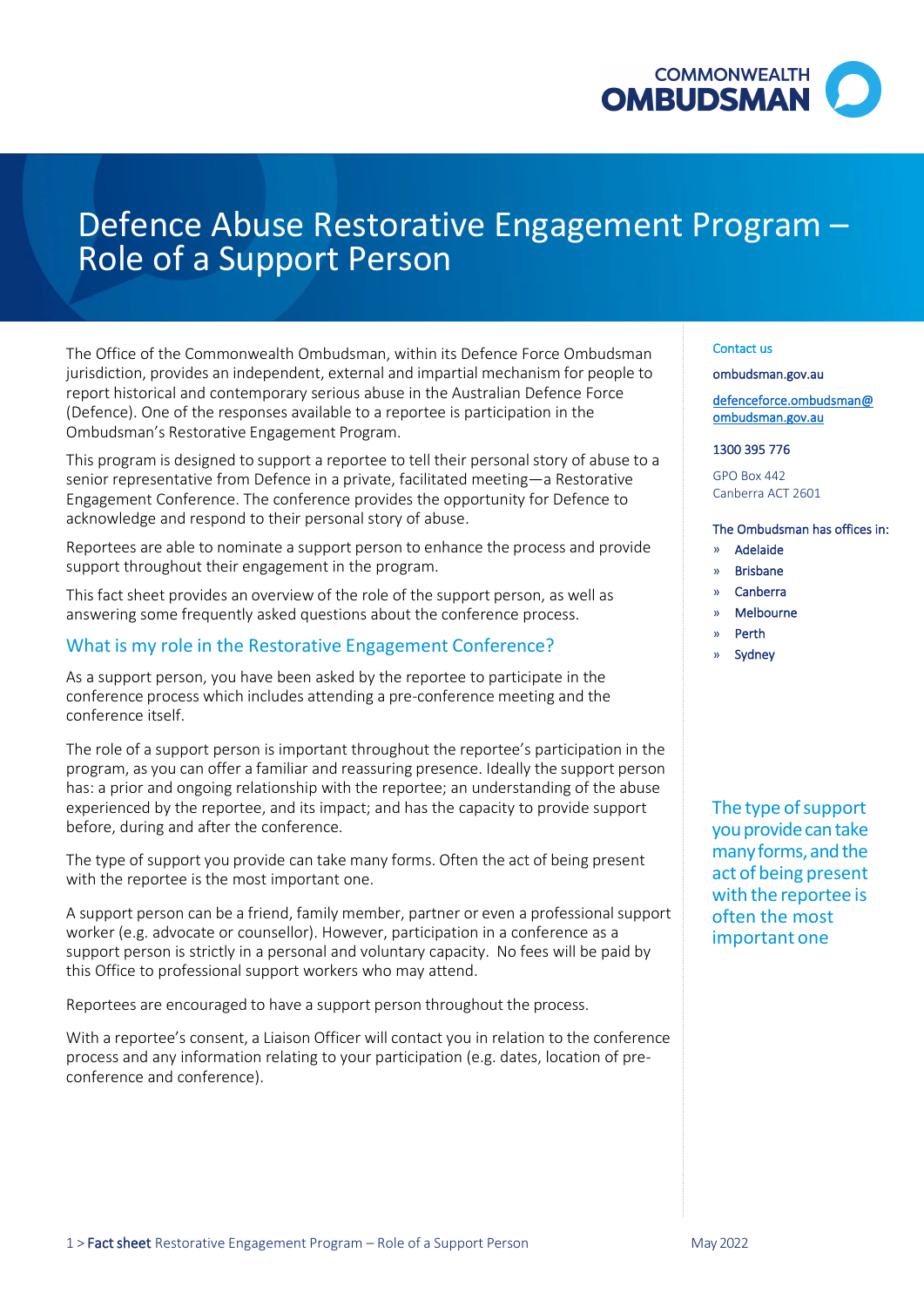## Is participation in the program confidential?

A fundamental principle of the program is that everyone's privacy, safety and wellbeing are of paramount importance. Defence has agreed that any program documents and information will be kept securely and confidentially and access will be strictly limited to people who have a need to know.

At the conclusion of the conference process, the Defence representative will return all program documents, including personal information in relation to the reportee and the support person, to the Facilitator, who will return them to the Office.

## Is participation in the program voluntary?

Participation in the program is voluntary at all stages. Informed consent is sought from all participants prior to engaging in the program. Participants may withdraw consent to participate in a conference at any time.

## Who participates in a conference?

The reportee, a support person, a representative from Defence and a Facilitator will be present during a conference.

Facilitators are trained by the Restorative Engagement team specifically to deliver Restorative Engagement conferences on behalf of the Office. Their role is to run the conference process, assist the reportee and support person in preparing for the conference, and to ensure that the interests of the reportee are the focus of the conference.

Defence representatives are senior Officers from across the three services within Defence. Defence representatives are nominated by their respective Service Chiefs to participate in the program. All Defence representatives are trained by the Office on the background and purpose of the Restorative Engagement program.

The Defence representative is selected on the basis of any preferences requested by the reportee such as gender, rank or service history and is carefully matched to the individual reportee. Our Office will nominate a Defence representative that aligns with the reportee's preferences as much as possible, but there is no guarantee that a particular Defence representative will be available.

Participation of senior Defence Officers assists in building insight into abuse and its impacts on individuals and Defence. The insights achieved through this participation informs ongoing cultural change initiatives in Defence.

## What is the pre-conference meeting?

As part of the preparation for a conference, a Facilitator will meet with the reportee and their support person for a 'preconference meeting'.

At this pre-conference meeting, the Facilitator will work with the reportee and their support person to build an understanding of the reportee's experience of abuse, the impacts of this and what they most want the Defence representative to hear. They will also discuss the reportee and support person's understanding of the program and its aims, answer any questions either person may have and assist in identifying issues that the reportee may wish to raise during the conference. The pre-conference meeting usually lasts between two to three hours.

The Facilitator also has a pre-conference meeting with the Defence representative to provide them with an understanding of the circumstances surrounding the reportee's experience of abuse, the reportee's motivations and expectations for participating, to prepare them for the conference and to answer any questions they may have about the process.

#### How long does a conference last?

Conferences usually last two to three hours. However, this is not an exact timeframe and there may be some instances where the conference length varies.